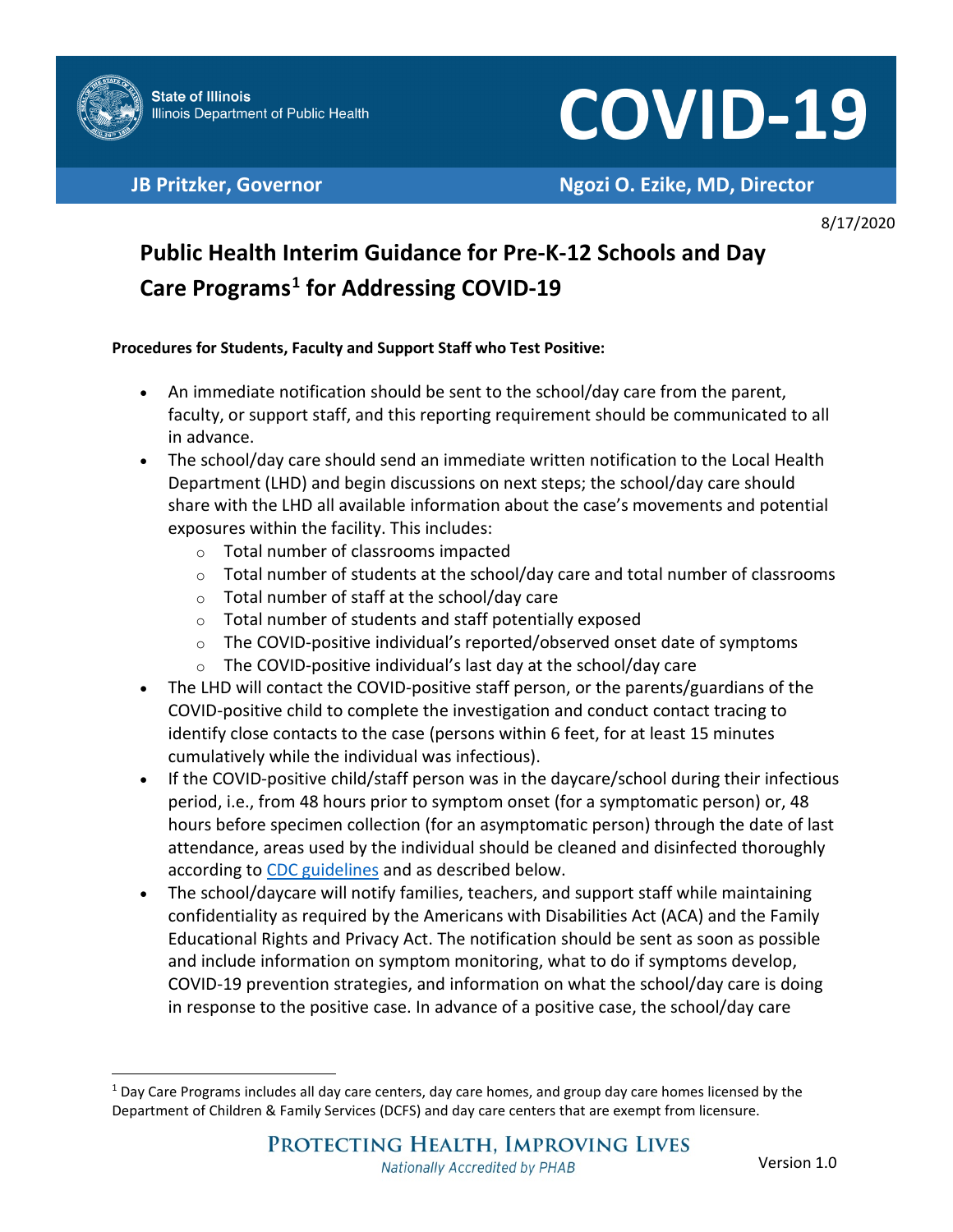should prepare a draft notification and have it reviewed by the LHD. A sample notification is available on ISBE's COVID website and IDPH's LHD COVID WebPortal.

- The COVID-positive individual should remain in home isolation as instructed by the LHD.
- Before isolation precautions are discontinued and clearance is granted for entry or return to school/day care, CDC's [Discontinuation of Isolation](https://www.cdc.gov/coronavirus/2019-ncov/hcp/disposition-in-home-patients.html) requirements should be met.

#### **Procedures for Students, Faculty and Support Staff who are Close Contacts to a Confirmed COVID-19 Case:**

- Schools/day cares should provide to the LHD attendance records, classroom schedules, seating charts, transportation schedules, and staff assignments to identify close school contacts (within 6 feet for 15 minutes) to the COVID-positive child/staff person.
- Close household and social contacts to a COVID-19 case will be identified by the LHD through contact tracing interviews with the COVID-positive staff person, or the parents/guardians of the COVID-positive child.
- In day care settings, especially with infants and toddlers, the entire class and staff will be considered close contacts.
- The school/day care should determine if other staff members not normally assigned to classrooms were exposed by reviewing records and interviewing staff.
- Close contacts to a case of COVID-19 should be [quarantined](https://www.cdc.gov/coronavirus/2019-ncov/if-you-are-sick/quarantine.html) at home for 14 days, as long as they remain asymptomatic. Siblings, parents/guardians, and other household members of the case who are deemed to be close contacts will also be quarantined. After completing 14 calendar days in quarantine, asymptomatic contacts may return to school/day care.
- If the contact becomes symptomatic during quarantine, they will be managed as a probable case (if not tested) or a confirmed case (if they test positive).
- Probable and confirmed cases should complete 10 days of isolation from the date of first symptom onset, demonstrate improvement of symptoms and be fever-free for 24 hours without use of fever-reducing medications before they are allowed to return to school/day care.

#### **Procedures for Students, Teachers, and Support Staff who Become Sick at School/Day Care:**

- If a student or staff person at a school or day care becomes sick with COVID-like symptom, the school or day care should immediately notify the LHD.
- The student or staff person who becomes sick while at school/day care or arrives sick with a [COVID-like symptom\(s\)](https://www.cdc.gov/coronavirus/2019-ncov/symptoms-testing/symptoms.html) should be immediately masked, if not already so, and sent to the designated separation room (a room that can be used to isolate a sick child for evaluation of the sick individual).
- If the nurse is screening a symptomatic student, it will be safest for them to be wearing fit tested N95 mask, eye protection with face shield or googles, gown and gloves. With N95 masks, the user should be trained on the type of PPE required and how to don (put on) and doff (remove) it correctly and safely. Respirators such as N95s must be used as part of a written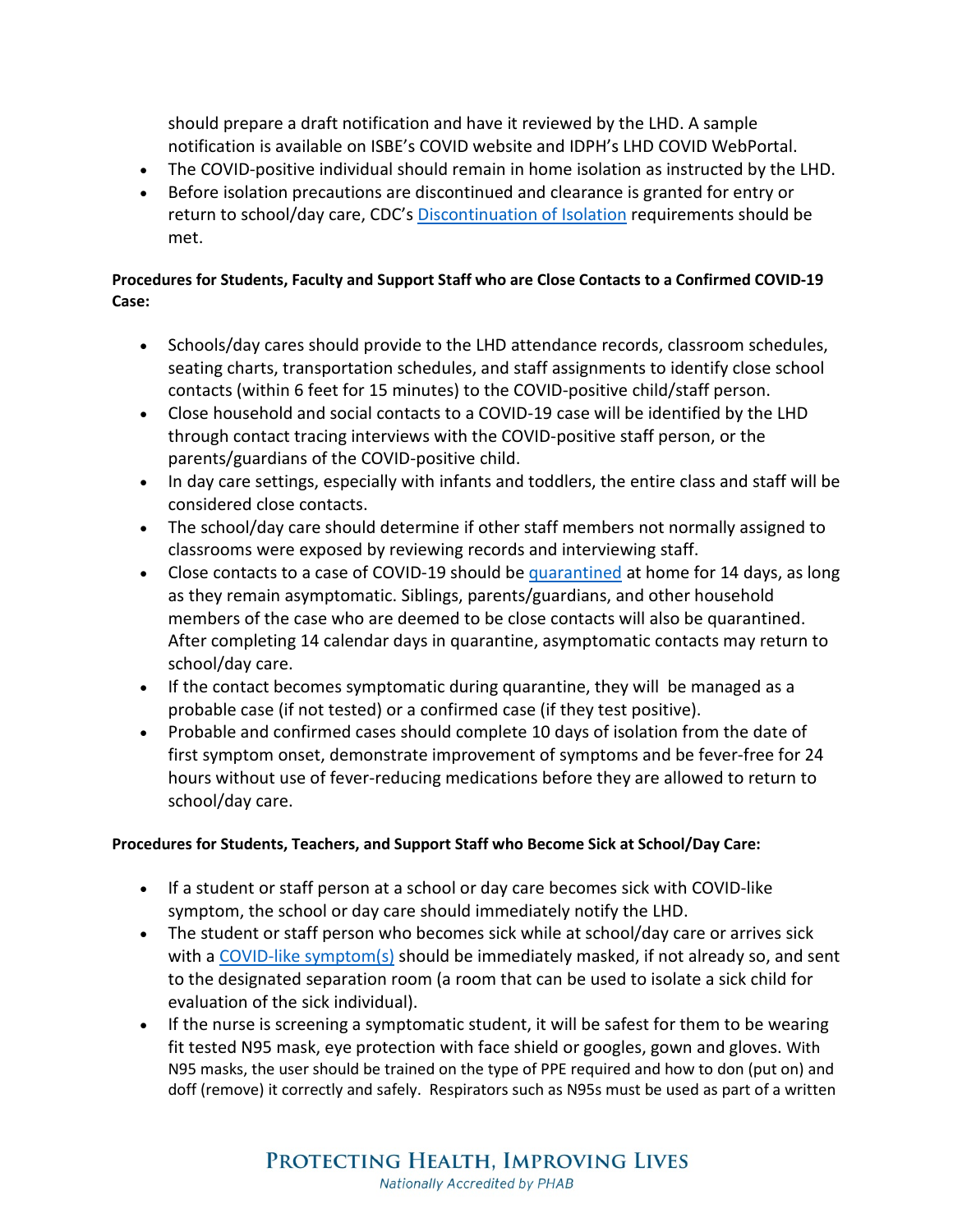respiratory protection program.<sup>3</sup> OSHA requires that N95 masks be fit tested prior to use. This is an important step to ensure a tight fit for the mask to be effective in providing protection. Schools should contact their LHD to determine where fit testing can be obtained in their area.

- Based on clinical assessments and when possible (e.g., schools with school-based health clinics), the sick individual should be tested for COVID-19 and other respiratory viruses, where indicated. Depending on the severity of illness:
	- o Sick students and staff should be:
		- safely transported home by parent or guardian as soon as possible, or
		- safely transported by parent or guardian to a healthcare facility for clinical evaluation and testing, if necessary.

Schools/day cares are encouraged to work with their LHD to arrange for medical evaluation and testing options to ensure testing arrangements can be made quickly when indicated.

- $\circ$  Sick individuals should remain in home isolation until testing is completed. If COVID-negative, the child or staff person should remain out of school/day care until they have been afebrile (fever-free) for 24 hours without fever-reducing medication, and symptoms improved.
- o If they test COVID-positive, refer to the section, "**Procedures for Students, Faculty and Support Staff who Test Positive**."
- $\circ$  If testing is not performed due to the clinical judgment of the healthcare provider, a medical note is needed to return to school/day care documenting that there is no clinical suspicion for COVID-19 infection and indicate an alternative diagnosis with exclusion consistent with this diagnosis, e.g., 24 hours afebrile.
- $\circ$  If testing is not performed for other reasons, the child should remain out of school/day care for 10 calendar days after symptom onset and 24 hours afebrile (fever-free) without fever-reducing medication and symptoms improved.
- All areas used by the sick individual should be cleaned and disinfected thoroughly according to [CDC guidelines](https://www.cdc.gov/coronavirus/2019-ncov/community/disinfecting-building-facility.html?CDC_AA_refVal=https%3A%2F%2Fwww.cdc.gov%2Fcoronavirus%2F2019-ncov%2Fprepare%2Fdisinfecting-building-facility.html) and as described below.

#### **Procedures for Contact Tracing and Quarantining Persons Exposed to a Confirmed COVID-19 Case:**

- Parents/guardians of a COVID-positive child, or a COVID-positive staff person will be interviewed by personnel from the LHD. The purpose for the interview is to identify everyone with whom the COVID-positive individual had close contact (within 6 feet for a cumulative 15 minutes or more while the individual was infectious).
	- $\circ$  The infectious period begins 2 days before the onset of symptoms (for a symptomatic person) or 2 days before the positive sample was obtained (for an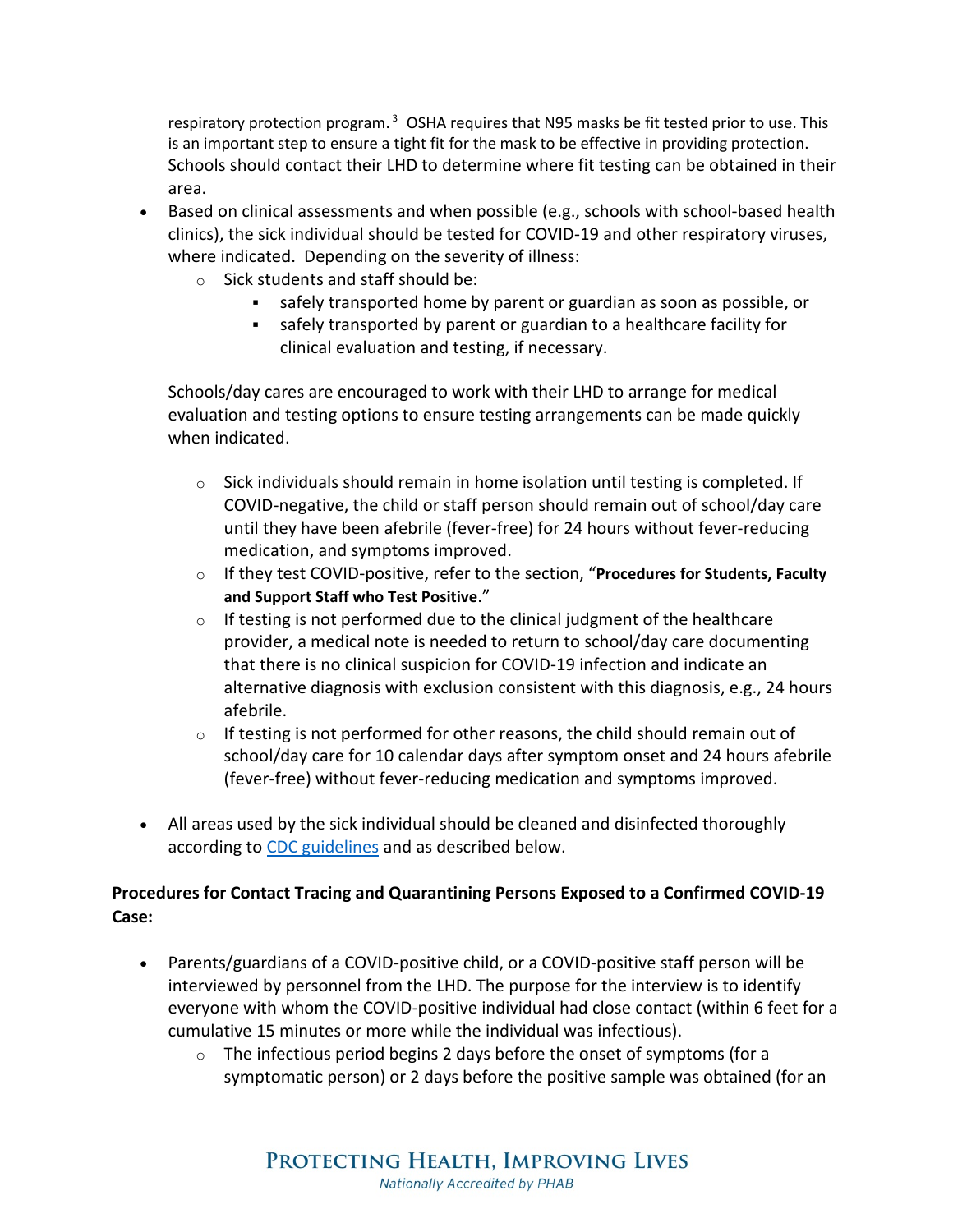asymptomatic person) and ends when the COVID-positive individual was placed in isolation.

- $\circ$  Factors to consider when defining close contact include proximity, the duration of exposure (e.g., longer exposure time likely increases exposure risk), and whether the exposure was to a person with symptoms (e.g., coughing likely increases exposure risk). Brief interactions are less likely to result in transmission; however, symptoms and the type of interaction (e.g., did the infected person cough directly into the face of the exposed individual) remain important.
- $\circ$  Parents/guardians and staff must cooperate with the LHD for purposes of conducting contact tracing or any outbreak pursuant to the Control of Communicable Disease Code, 77 Illinois Administrative Code 690.
- School/day care personnel will inform the LHDs about possible exposures within the school/day care, including transportation, classroom, common areas and extracurricular activities. Schools/day cares should designate a person for this role and have them available after hours.
- All close contacts to a confirmed case of COVID-19 will be placed in **[quarantine](https://www.cdc.gov/coronavirus/2019-ncov/if-you-are-sick/quarantine.html)** for 14 days and monitored daily by the LHD for the onset of any signs and symptoms of COVID-19 . Testing of close contacts is also recommended and where possible, should be facilitated by the school/day care/LHD. CDC does not recommend universal testing of all students and staff. See [CDC's Interim Considerations for testing in schools.](https://www.cdc.gov/coronavirus/2019-ncov/community/schools-childcare/k-12-testing.html)

### **Procedures for Temporary Closure and Environmental Cleaning and Disinfection when a Confirmed or Possible Case of COVID-19 is Identified in a School/Day Care:**

- If a person diagnosed with COVID-19 is determined to have been within the school/day care during the 48 hours prior to symptom onset (for a symptomatic person) or 48 hours before specimen collection (for an asymptomatic person), the school/day care may be closed temporarily for cleaning and disinfection. School/day care closure will be determined by the LHD investigation as described below.
- An initial, temporary closure allows time for the LHD to gain a better understanding of the COVID-19 situation impacting the school/day care. This allows the LHD to help the school/day care determine appropriate next steps, including whether an extended dismissal duration is needed to stop or slow further spread of COVID-19.
- Areas used by the individual with COVID-19, e.g., classroom, restrooms, separation room in the School Nurse's office, will be closed off for as long as practical before beginning cleaning and disinfection to minimize potential for exposure to respiratory droplets. If possible, wait up to 24 hours before beginning cleaning and disinfection.
- Cleaning staff should clean and disinfect all areas (e.g., offices, bathrooms, and common areas) used by the individual with COVID-19, focusing especially on frequently touched surfaces.
- Schools/day care facilities should clean, sanitize and disinfect toys and bedding per [CDC's guidance.](https://www.cdc.gov/coronavirus/2019-ncov/community/schools-childcare/guidance-for-childcare.html)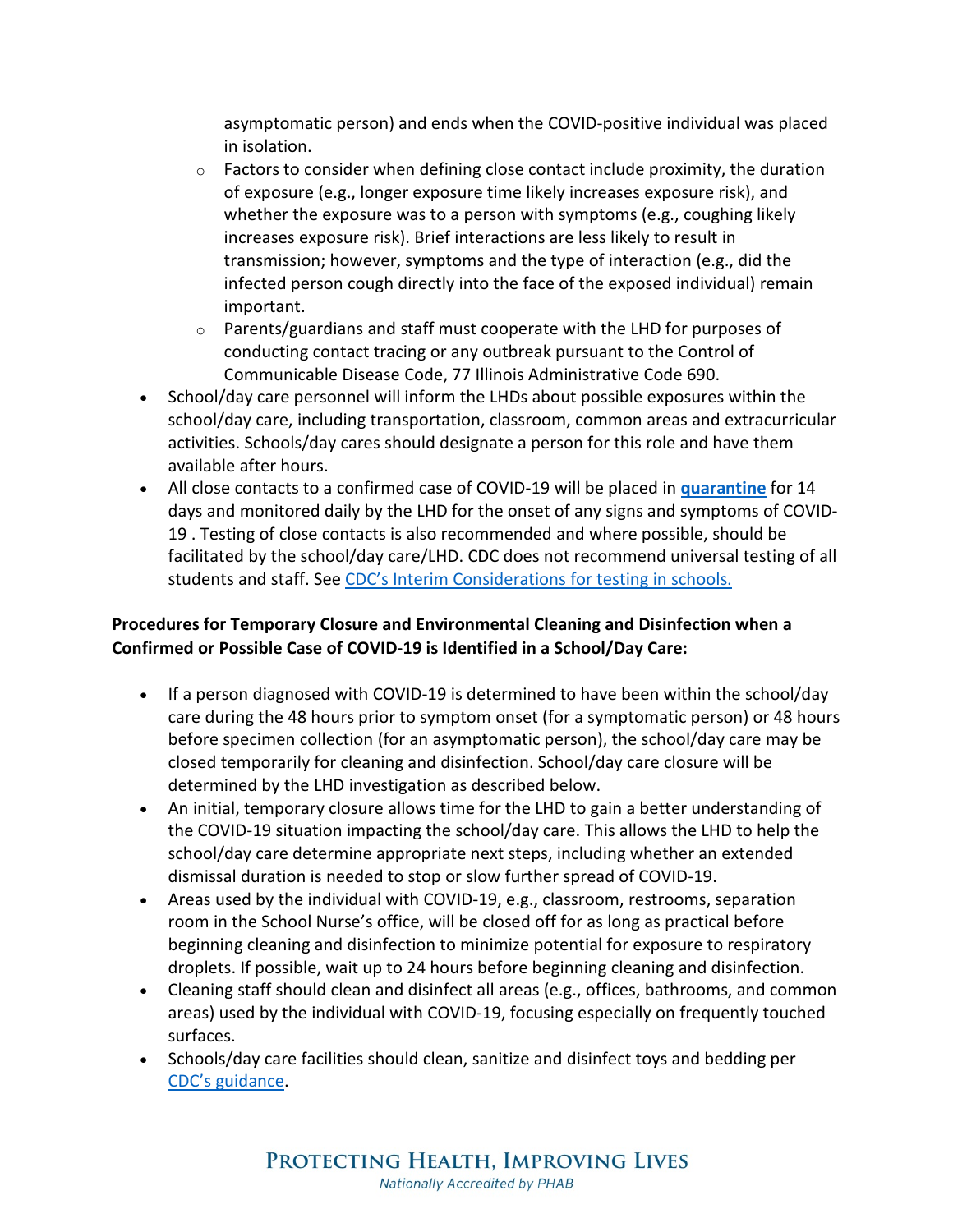- Windows should be opened to increase air circulation in the area used by the individual with COVID-19.
- If surfaces are dirty, they should be cleaned using a detergent or soap and water prior to disinfection.
- For disinfection, most common EPA-registered household disinfectants should be effective.